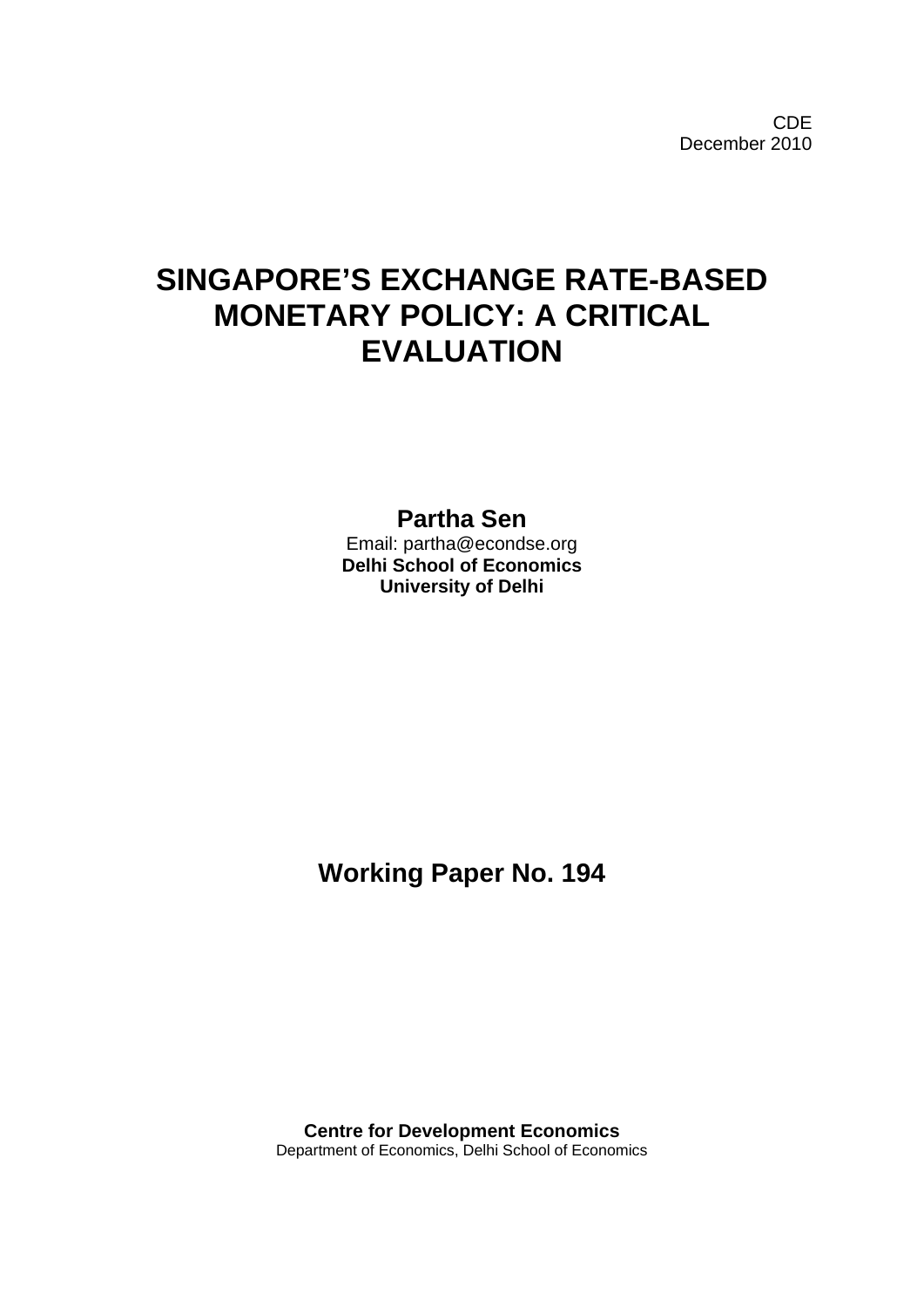# **SINGAPORE'S EXCHANGE RATE-BASED MONETARY POLICY: A CRITICAL EVALUATION**

**Partha Sen Delhi School of Economics Delhi 110007. E-mail: [partha@econdse.org](mailto:partha@econdse.org) Fax; 91-11-27667159** 

I am grateful to Peter Wilson for help and encouragement when it was needed most. I am grateful to Gaurav Mehta for research assistance and Rajesh Papnai for editorial assistance.

## **1. Introduction**

Macroeconomic policy making is, more than other branches of economics, given to fads and fashions. For instance, money supply targets have been given a quiet burial, inflation targeting has taken over the commanding heights of policy-making without any soulsearching that should accompany such a major shift in thinking—almost a shift in paradigm.

Two ideas have been in fashion in the recent past: Exchange rate regimes had to have "corner solutions" and macroeconomic policy-making should be fully transparent. A corner solution refers to policy-makers choosing either a "hard peg"—that is a fixed exchange rate system with no discretionary recourse on part of the central bank to monetizing the government budget deficit—or a freely floating exchange rate regime. Thus if a country wants fixed rates, it must opt for a currency board where its central bank surrenders possible tax from seignorage to those who issue internationally acceptable reserves. It rules out a soft peg, where domestic assets, in addition to foreign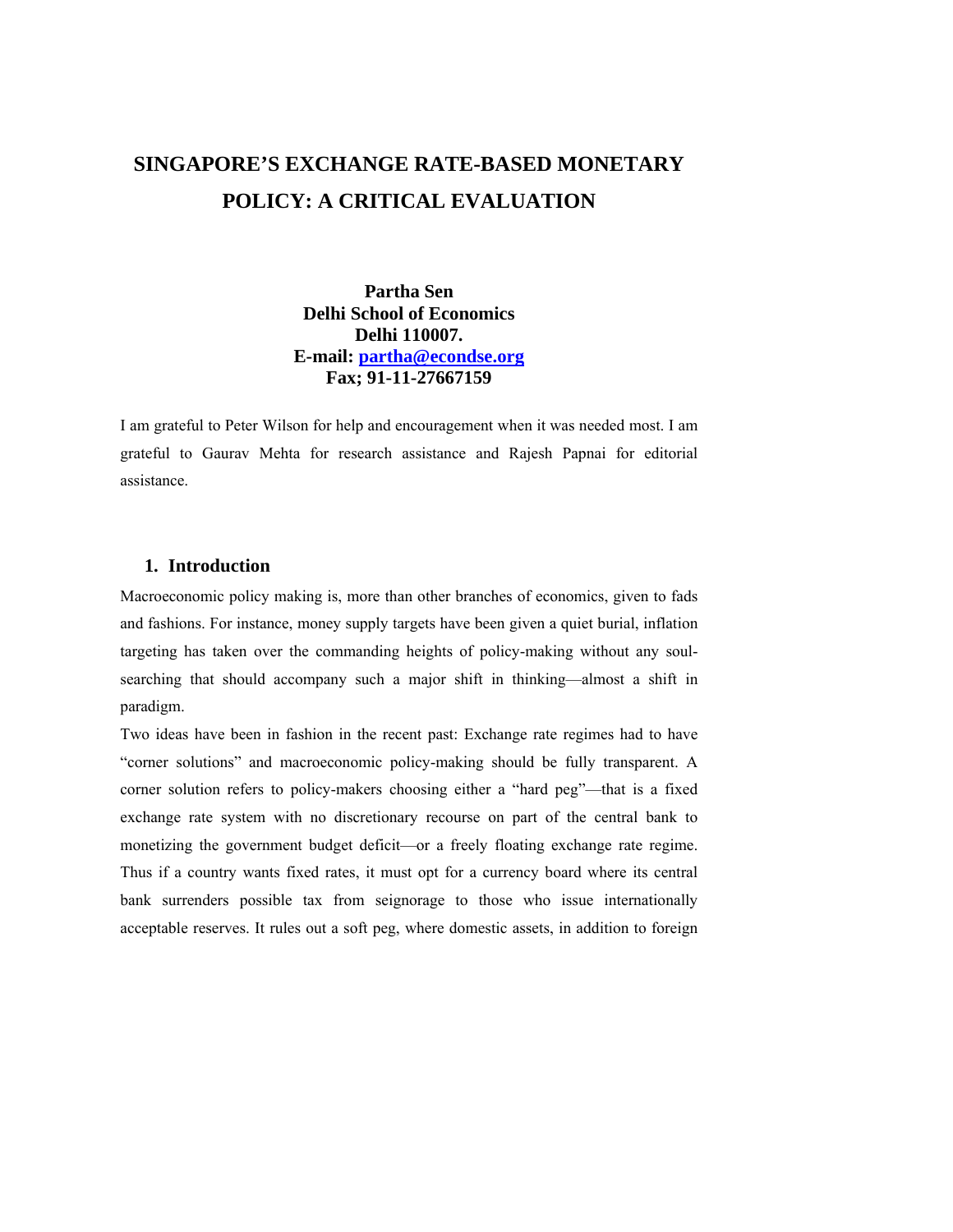assets, also constitute backing for the monetary base. The argument being that an irresponsible central bank would monetize deficits and precipitate an attack on the currency a la Krugman's (first generation) balance of payments crisis models.

The second idea of transparency requires that a minimalist rule-based macroeconomic policy should be communicated to the private sector. Crudely put, this says: Why should the central bank with nothing to hide introduce noise into the system? This thinking forms the core of the call for an independent central bank.

We shall see in this chapter that Singapore monetary policy (since 1981) cocks a snook at both these bits of received conventional wisdom. And since no one can argue that Singapore's macroeconomic policy has been anything but a spectacular success story, we have to ask ourselves how does this unique macroeconomic (primarily monetary) policy work? Can we use macroeconomic theory to understand the functioning of these policies? Or is it the case that Singapore got its bouquet of policies right but we cannot say if it could have done better?

There is quite a substantial literature on Singapore's monetary policy. I shall review this literature and, without apology, borrow from it. In my overall evaluation, I will have a little more to say than these previous studies.

This chapter is organized as follows: In the next section (section 2) the exchange ratebased monetary policy followed by the Monetary Authority of Singapore (MAS) is outlined. Section 3 discusses possible theoretical frameworks, including a reaction function. In section 4, I discuss briefly the way the MAS has dealt with recessions. Section 5 presents the view that the regulatory framework is the important distinguishing feature of policy in Singapore and monetary policy is only a part of it. In the concluding section I discuss the issue of transparency.

## **2. Singapore's Monetary Framework: An Overview**

Since 1981, Singapore's monetary policy has been based on controlling the exchange rate as the intermediate or operational target. The objective of monetary policy generally stated, as is almost common to all Central Banks, is to promote price stability to support sustainable economic growth. The MAS encourages the exchange rate to appreciate if the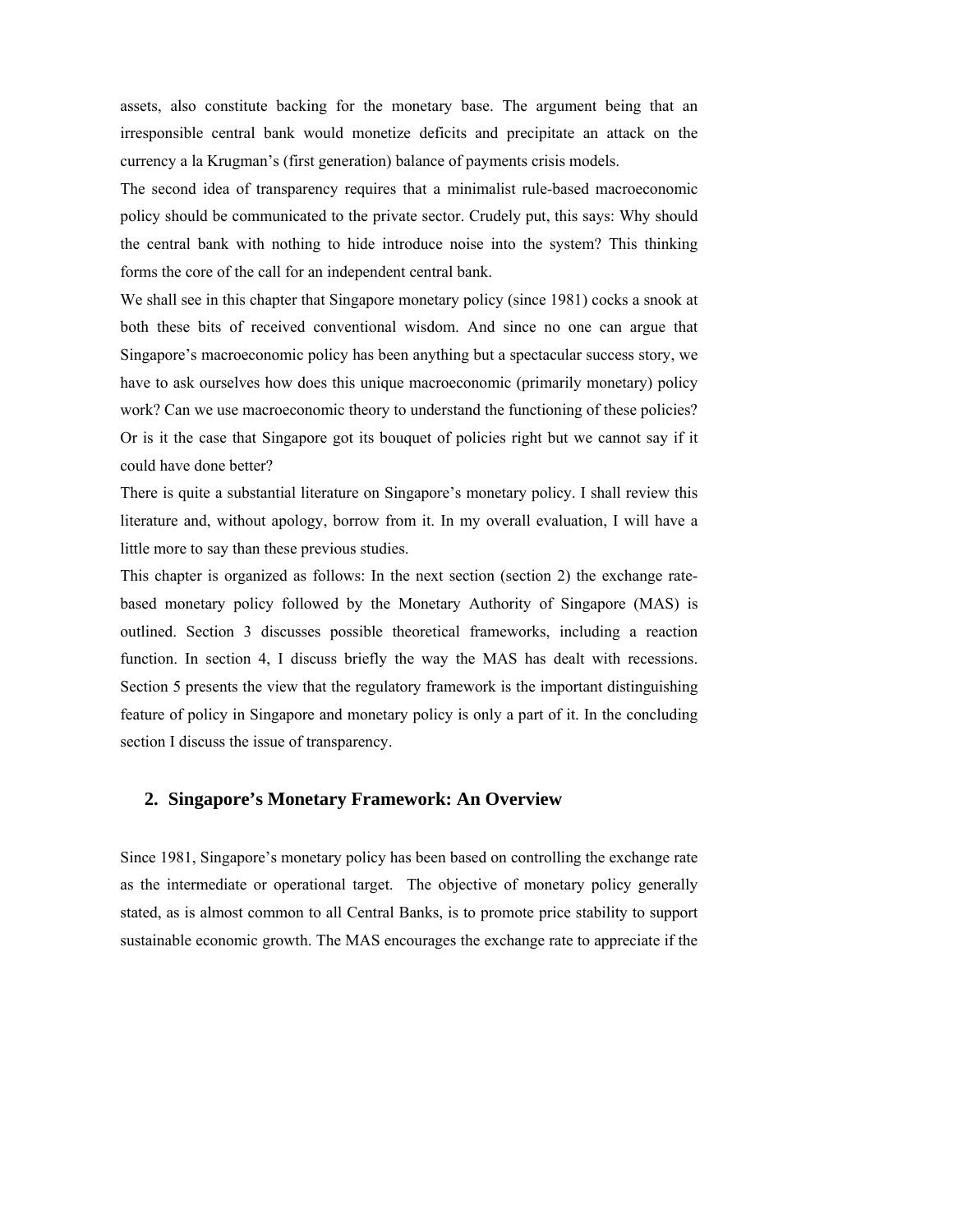expected inflationary pressures are strong. Recognizing the lags in monetary policy, the MAS acts in a forward-looking manner by taking into account anticipated developments in the domestic economy and those in the rest of the world.

Targeting of the exchange rate path implies that the MAS cedes control over the interest rate and the money supply. In any case, the interest rate is beyond the MAS' control since for a small open economy like Singapore, uncovered interest parity holds.<sup>[1](#page-3-0)</sup> But as the central bank presiding over an orderly banking system, the MAS also has to ensure sufficient liquidity in the banking system so as to enable the banks to meet their normal demand (for reserves and settlements). $^2$  $^2$  The magnitude of this liquidity requirement can vary significantly from day to day. $34$ 

The MAS' exchange rate targeting framework has three elements: basket, band and crawl ("BBC" popularized by Williamson (1998, 1999)).

I will now elaborate on these components.

 $\overline{a}$ 

(1) The basket: The Singapore Dollar (S\$) is managed against a basket of currencies of its major trading partners and competitors—the S\$ trade-weighted index (S\$TWI). The

 $<sup>1</sup>$  Ex post, uncovered interest differentials generally lie within the two standard error bounds (with a range</sup> of  $\pm 2\%$  points), except during the volatile period of the Asian financial crisis.

<sup>&</sup>lt;sup>2</sup> The money market tools available include foreign exchange swaps, interbank lending/borrowing, and sales/purchases or repurchase agreements in government securities. The MAS introduced a Standing Facility (a borrowing / lending facility provided to its appointed Primary Dealers) in June 2006 to counter the increased volatility in rates and to complement its money market operations.

<span id="page-3-1"></span><span id="page-3-0"></span><sup>&</sup>lt;sup>3</sup> The MAS is also, like most central banks, the government's banker. In Singapore this involves dealing with the Accountant General's Department (AGD) and the Central Provident Fund (CPF) Board. Both of these wings of the government have been running surpluses—the budget is in surplus and payments into the provident fund exceed payments out of it (because of the age composition of the Fund members).

<span id="page-3-2"></span><sup>&</sup>lt;sup>4</sup> Since the AGD and CPF run surpluses, the management of Singapore government securities (SGS) differs from those countries where the government is a net borrower. This provides a liquid asset for the banks' minimum asset requirements while providing a risk-free bench-mark for the pricing of other assets. In any case, for money market operations (outright sales and repo sales) require SGSs. Finally, a well-developed bond market is crucial for a well-defined term structure of interest rates and information about the markets' inflation expectations that can be inferred from a yield curve. (See MAS (2007) for details).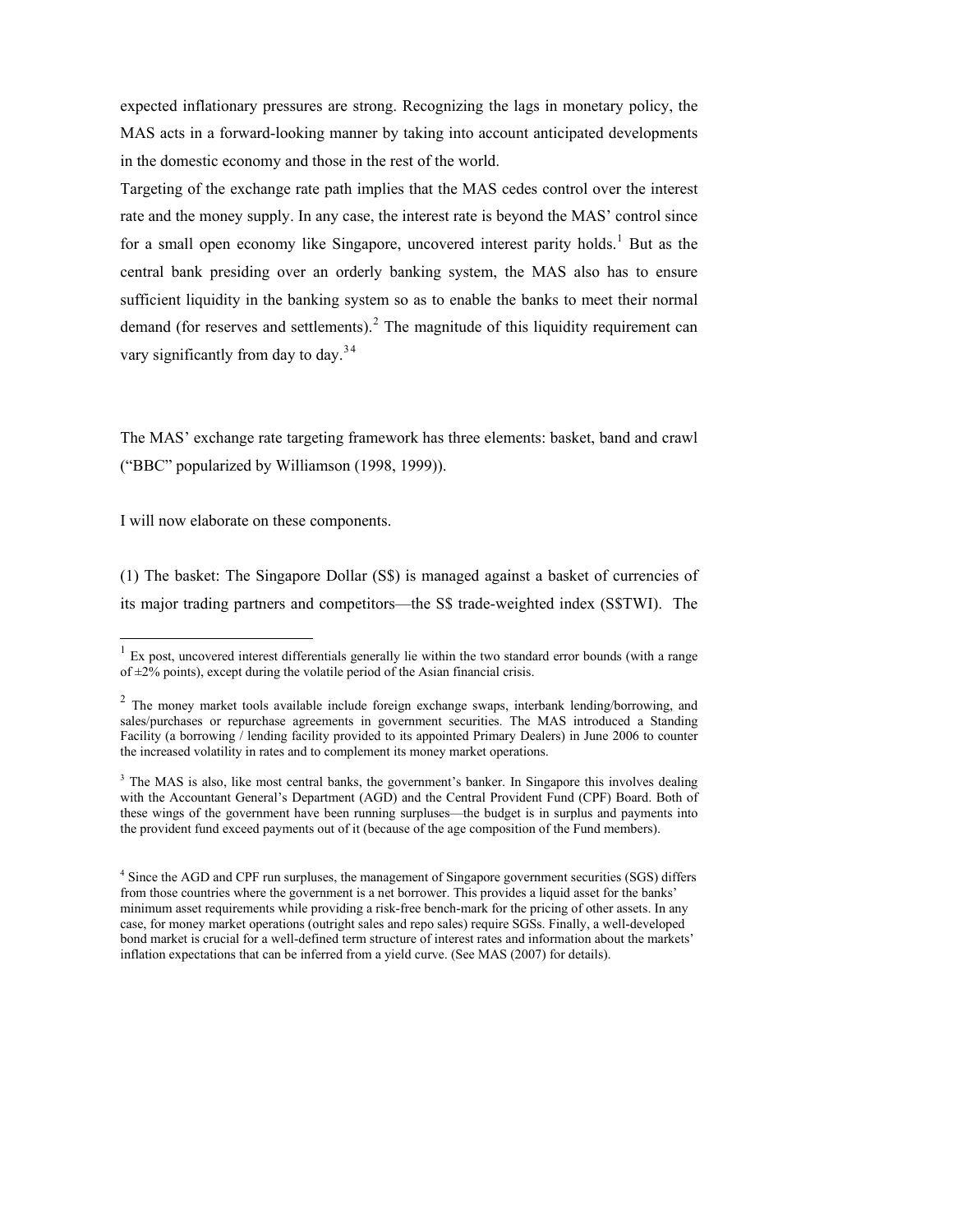weights depend on the extent of Singapore's trade with the concerned country and also Singapore's competitors. The MAS does not reveal the weights used in constructing the index.

(2) The band: The MAS operates a managed the trade-weighted value of the S\$. Thus the exchange rate is allowed to float within a band, the level and slope of which are announced periodically (semi-annually) to the market. The band enables flexibility while allowing the authorities to tackle excess volatility.

If the S\$TWI approaches or crosses the policy band on either side, or if the MAS perceives that there is excess volatility or speculation, it will intervene (using spot or forward foreign exchange transactions). The timing of intervention is at the discretion of the MAS. Usually the exchange rate is set by the market within the band but on occasions the MAS may intervene before the band is breached (if it believes there is excess volatility or manipulation by speculators). On other occasions, it may allow the S\$TWI to breach the band before intervening.

Thus "(i)ntervention operations may take the form of a purchase of S\$ against the US\$ to stem the depreciation of the S\$, or alternatively a sale of S\$ against the US\$ to moderate its appreciation. The frequency of these FX intervention operations is indeterminate, but the MAS will refrain from intervention as far as possible and allow market forces to determine the level of the S\$ exchange rate within the S\$TWI policy band." (MAS (2007) p.13).

The crawl: The MAS periodically reviews the policy band and may allow the band to "crawl" if the exogenous factors (at home and abroad) so warrant. This ensures that the S\$TWI is consistent with market conditions over the medium term.

In implementing this policy the MAS decides on the band using its own econometric model of the Singapore economy (this model is also not publicly available) with different paths for the relevant exogenous variables (e.g., import prices, exports, tourism etc.) (see Wilson (2008), pp 66-67). Note that this procedure is forward-looking and involves a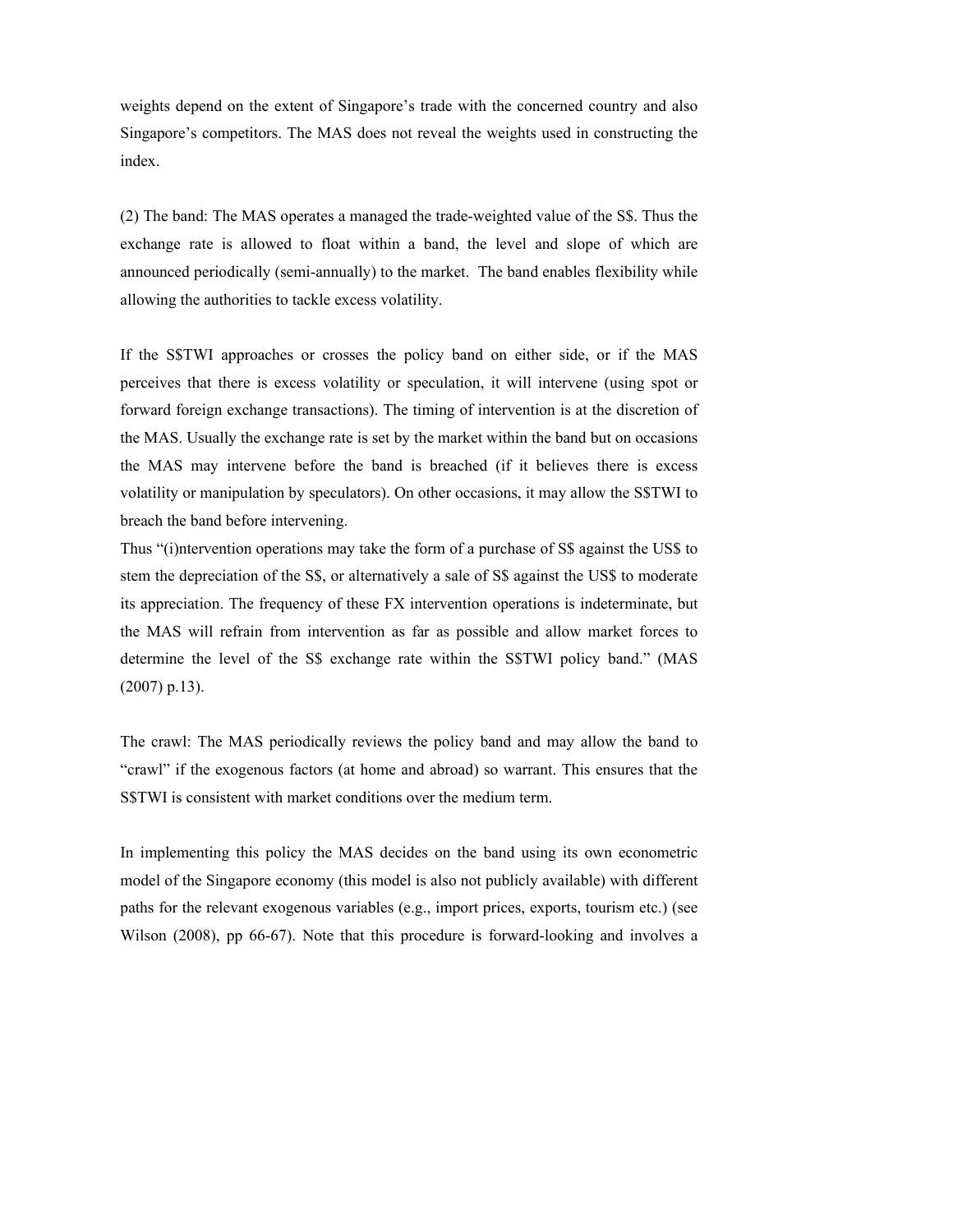judgment about the most likely path of the world economy with an emphasis on those variables directly impinging on the future time path of the Singapore economy.

The policy is then communicated to the public.<sup>[5](#page-5-0)</sup> Only a forecast path is communicated with neither the weights used in the construction of the S\$TWI, nor the width of the band—see e.g. the latest forecast in its Macroeconomic Review of October 2009, where the average path of depreciation has a zero slope. The MAS retains, as the above discussion suggests, a lot of discretion in the pursuit of its policy. The public can only guess the model behind the announced time path of the currency.

The intervention by the MAS to limit the S\$TWI within the band (unless it opts to let the band be breached) limits its control over the money supply or the interest rate. However, since the exchange rate is not immutably fixed, the MAS can react in a limited way to money market conditions by meeting the liquidity needs of the banks and the general public. It can conduct open market operations by buying or selling Singapore Government Securities (SGS) in return for cash.<sup>[6](#page-5-1)</sup> This is constrained by the MAS' preferred intermediate target, the S\$TWI, and the fact that with an open capital account short term interest rates cannot move out of line with those prevailing in the rest of the world. In other words, some sterilization of the money supply is possible but not "too much".

Flexibility about the exchange rate target (whether inside the band, or a crawl in the band itself) means that the MAS is seeking a trade-off between the value of the exchange-rate and sterilizing the money supply, as dictated by the "impossible trinity". The readers will recall that the expression "impossible trinity" refers to a world where a central bank tries to figure out whether it is possible control the money supply having fixed the exchange rate in a world of perfect asset substitutability (i.e. an open capital account). Of the three

l

 $<sup>5</sup>$  The MAS started communicating its policy to the public only in 2000. This is primarily done via the</sup> Monetary Policy Statement issued every six months.

<span id="page-5-1"></span><span id="page-5-0"></span><sup>&</sup>lt;sup>6</sup> Over time, the fact that the Singapore Government has consistently run budget surpluses, or the Central Provident Fund (CPF), because of the demographic profile, also runs a surplus (contributions are in excess of withdrawals), implies that the MAS must take offsetting actions to ensure that liquidity is not withdrawn from the system.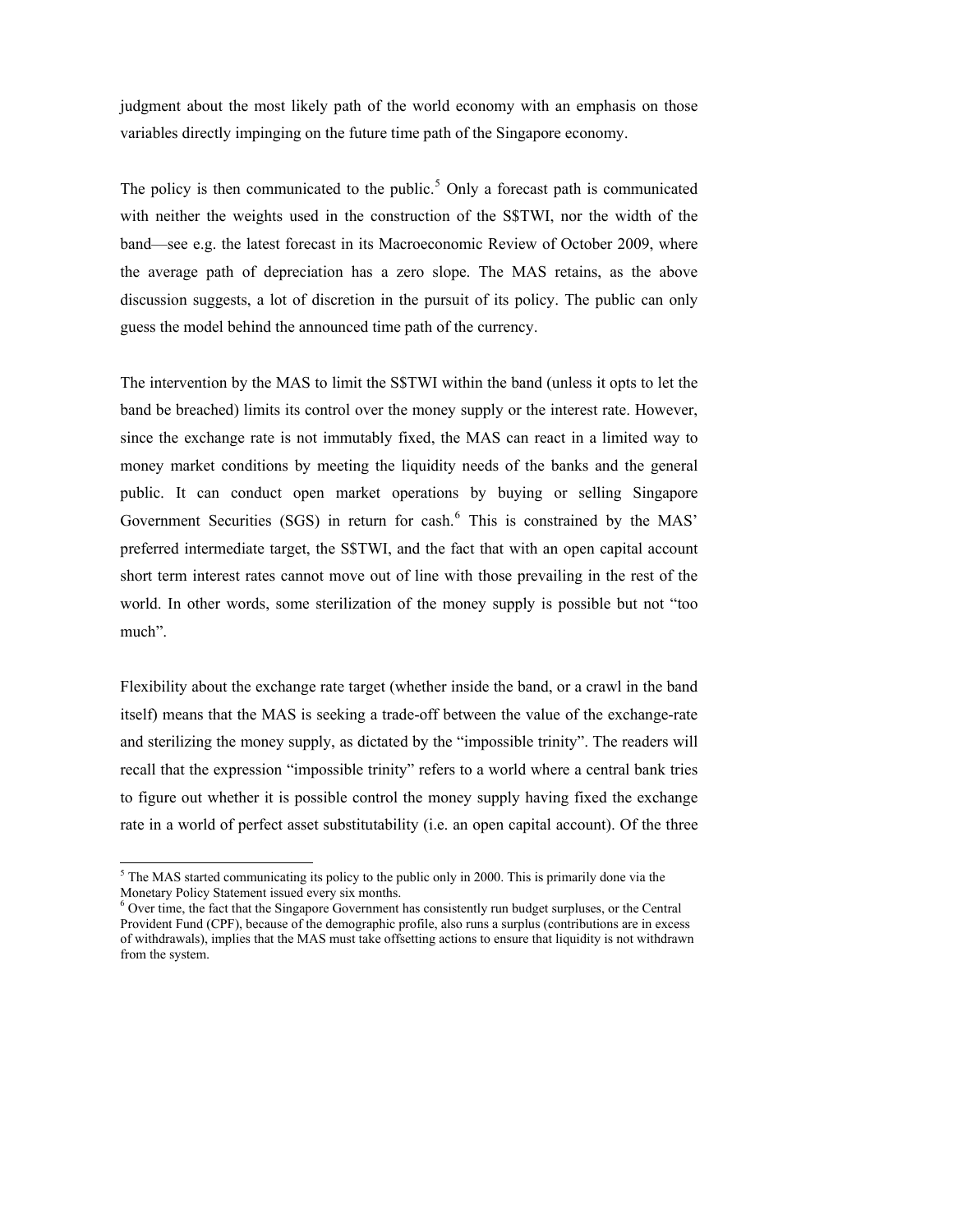ingredients of this, "the impossible trinity" asserts that the central bank must choose two and let the third be determined residually. In the case of the MAS, it is not looking to defend a single value of the exchange rate, so it has some control over the money supply. But if the liquidity situation of the domestic banking system warrants it can perform an open market operation (and take the exchange rate consequences of that intervention).  $\frac{7}{1}$  $\frac{7}{1}$  $\frac{7}{1}$ 

#### **3. A Possible Theoretical Apparatus?**

 $\overline{a}$ 

How can one understand the exchange rate based monetary policy in operation in Singapore from a theoretical perspective. The strength of the Singapore model is its flexibility. A fixed exchange rate regime would imply that over a long run, the inflation rate of the economy in question has to converge to that prevailing in the economies that it trades with. In the adjustment process, since the exchange rate cannot be changed, the entire burden of adjustment must then fall on the goods and the labor markets. While Singapore has more flexibility in these markets than most other countries, a fixed exchange rate regime is not a good idea especially when there are large shocks emanating from the rest of the world. Some Latin American economies tried to circumvent these problems by announcing a depreciation path for the exchange rate (the so-called tablita scheme). This does provide some flexibility but it shares with a pegged rate the other problem: any fixed rate scheme is vulnerable to an attack because it is a one-way bet against the central bank. A one way bet is if the agents (i.e. the private sector) believe that the peg is going to collapse, they can attack it by buying foreign exchange. If the peg collapses they make capital gains on their holding of foreign currency. If it survives, they lose very little. Fully flexible exchange rates on the other hand introduce volatility into the system, especially in a developing economy. Pure noise related volatility could affect real activity—intervention to counteract this would is desirable. $8$ 

 $<sup>7</sup>$  In times of an attack on a currency, a central bank may step in to buy the local currency and not sterilize</sup> the effect of this on the money supply i.e. it may drain liquidity from the system, raising short term interest rates. Such an attack occurred in Singapore in September 1985. The MAS sold foreign exchange but left the effect on the money supply unsterilzed. As a consequence the overnight interest rate touched 100 percent. (MAS (2007), p. 24)

<span id="page-6-1"></span><span id="page-6-0"></span> $8<sup>8</sup>$  The standard deviation of the S\$ NEER was 1.47% between 1981Q1 and 2004Q2, compared to 3.44% and 4.62% for the US\$ and yen respectively (MAS 2007).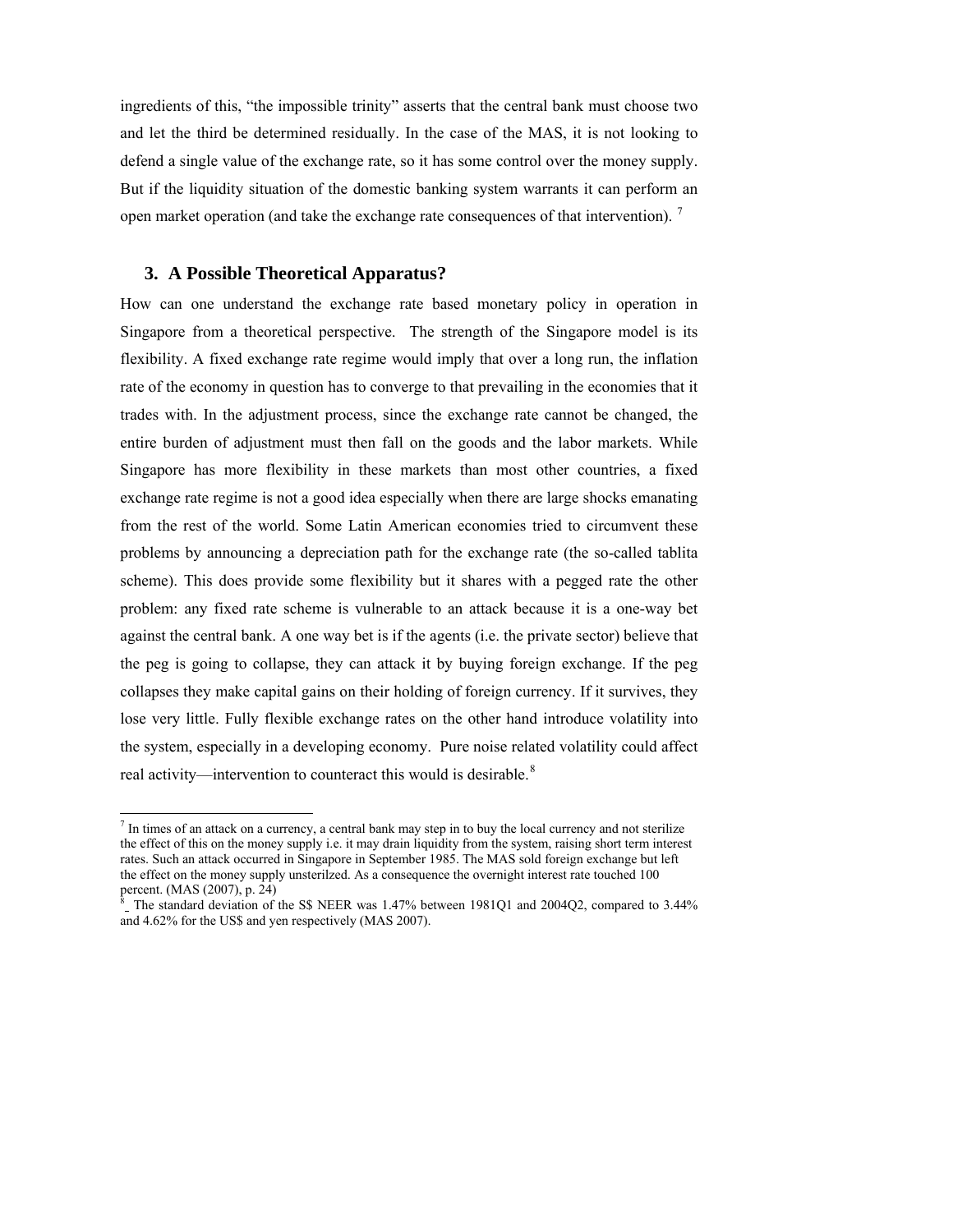Can we use macroeconomic theory to understand and evaluate the policies of the MAS over and above the discussion in the preceding paragraphs? I propose three candidate models. But we shall see below that the lack of information on the authorities thinking do not allow a formal test of these models except for what has been done—namely fitting a reaction function for the MAS' behavior.

The first and the crudest model is the so-called S-s model. This model is usually applied to monitoring the quantity of a good (say for inventory purposes) or holding of money balances. There is an upper bound of, say, money balances at which the agent goes and deposits money in the bank, and a lower bound at which the agent sells interest-bearing assets to acquire money. In between these bounds the stochastic economic activity determines the level of money balances. Remedial action is taken only when the level of money balances hits either a lower or upper barrier.

While this model is used for the threshold monitoring of the quantity of a variable, it can be applied to monitoring of the price of a variable. A menu cost argument can make it possible for an agent to be indifferent to changing the price but if the price barriers were breached then some corrective action would take place.<sup>[9](#page-7-0)</sup> Note there has to be some information about the price limits (i.e. the upper and lower bounds) for the private agents to use this model for predictive purposes—something that is not available in Singapore.

The second candidate is more promising but also requires more information on the behavior of the MAS than is publicly known. This is the so-called target zone model. The literature developed to study the European Monetary System (before the advent of the Euro), where the member currencies were allowed to float within a band. The prediction of the model was—not quite borne out by facts, unfortunately—that as the exchange rate approached either one of the boundaries, expectations of intervention would make the approach smooth. This was the smooth-pasting condition. The problem with the S\$TWI is that the MAS does not announce the band, nor, for that matter, is there a promise that it will intervene to keep the index within a band.

The third class is the "exchange market pressure" model first proposed by Girton and Roper (1977), and subsequently applied to a number of countries. This is general enough to encompass the exchange rate policy in place in Singapore. This model applies to any

 $\overline{a}$ 

<span id="page-7-0"></span><sup>&</sup>lt;sup>9</sup> See Blanchard and Fischer (1989) Chapter 8 for a macroeconomic example.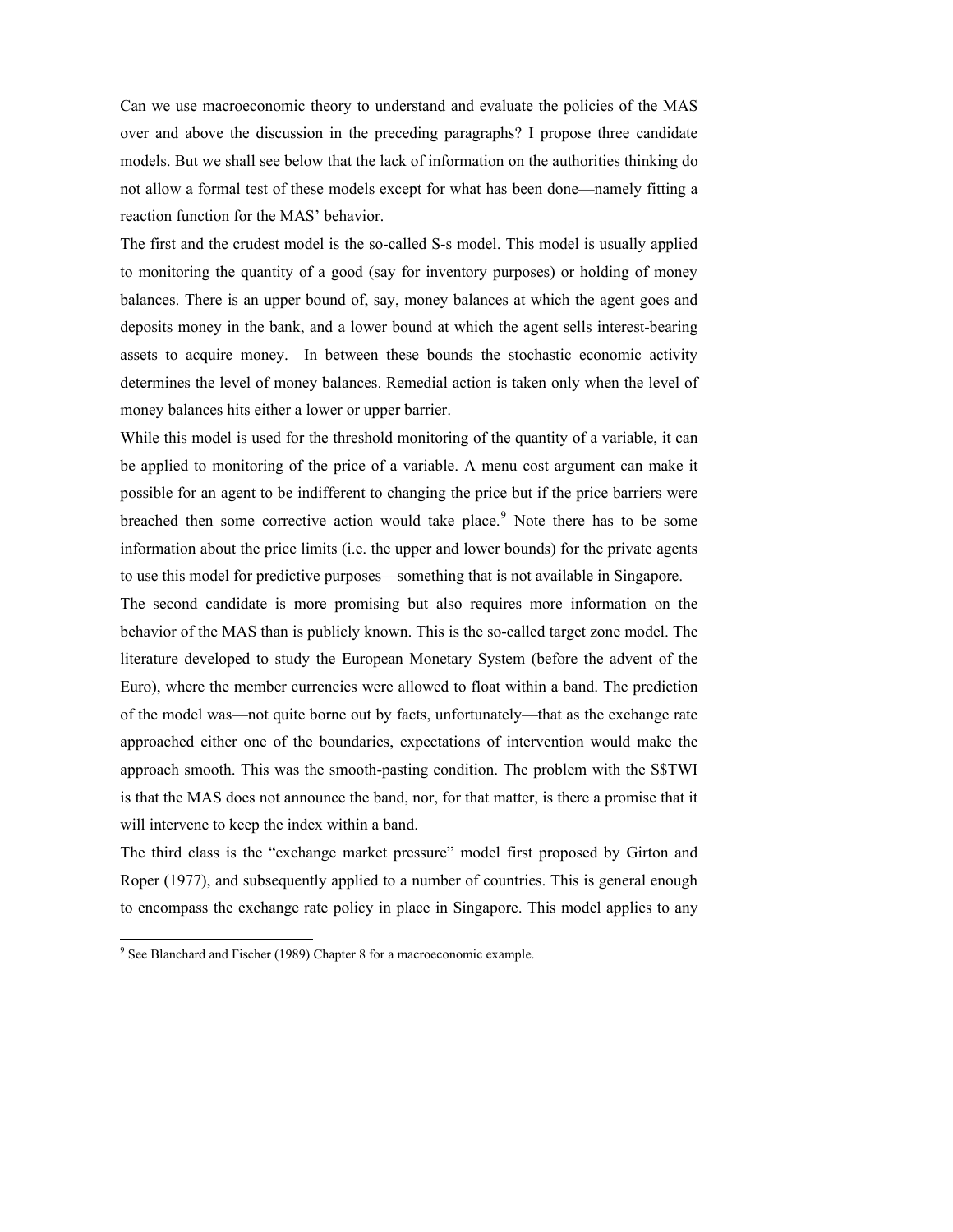economy which does not choose either a rigidly fixed exchange rate<sup>[10](#page-8-0)</sup> (with attendant change in foreign exchange reserves) or a fully floating exchange rate (with the exchange rate doing the adjustment and not foreign exchange reserves) to resolve "exchange market pressure".

#### **3.1 The monetary policy reaction function of the MAS**

So the question then is: Having chosen a managed float how does the MAS decide on when to intervene and when not? A reaction function of the monetary authority has been estimated. The Singapore economy is a small open economy. It is price taker in both the market for its exports and imports. It uses S\$TWI to control inflation—given the foreign currency price of imports, an appreciation reduces the S\$ price. But a nominal appreciation if it results in a real appreciation, could harm its exports unless there is (as is true for the Singapore economy) productivity growth in the export sector.

 $(\Delta e_t - \overline{\Delta} e) = (1 - \rho)[\beta(\pi_{t+n} - \pi^*) + \gamma \chi_{t+m}] + \rho(e_{t-1} - \overline{\Delta} e) + \varepsilon_t$ 

 $\overline{a}$ 

where e is the exchange rate, x is the deviation of output from trend  $\Delta e$  is the long run change in the exchange rate and  $\rho$  is the degree of smoothing.

Khor et al. (2007) summarize the estimated reaction function for the MAS as having two ingredients: First the policy is countercyclical—the S\$TWI is appreciated when output is high (see their Figure 6, which is a scatter plot of the year-on-year changes in the S\$ NEER against the output gap over the period 1980Q1-2004Q3).

Second, "the relative size of the CPI inflation and output coefficients suggest that monetary policy has placed a relatively higher degree of importance on maintaining low and stable inflation".

There is an attempt to then generalize the estimated reaction function as being 'universal' (my expression). It is sought to be established that this reaction function is similar to the one for the Greenspan period in the Fed. For this quantitative estimates of the Singapore reaction function are compared with those of the Fed under Greenspan. Thus (and I quote

<span id="page-8-0"></span> $10$  The real appreciation has not hurt Singapore's exports because of the productivity growth in the tradables sector.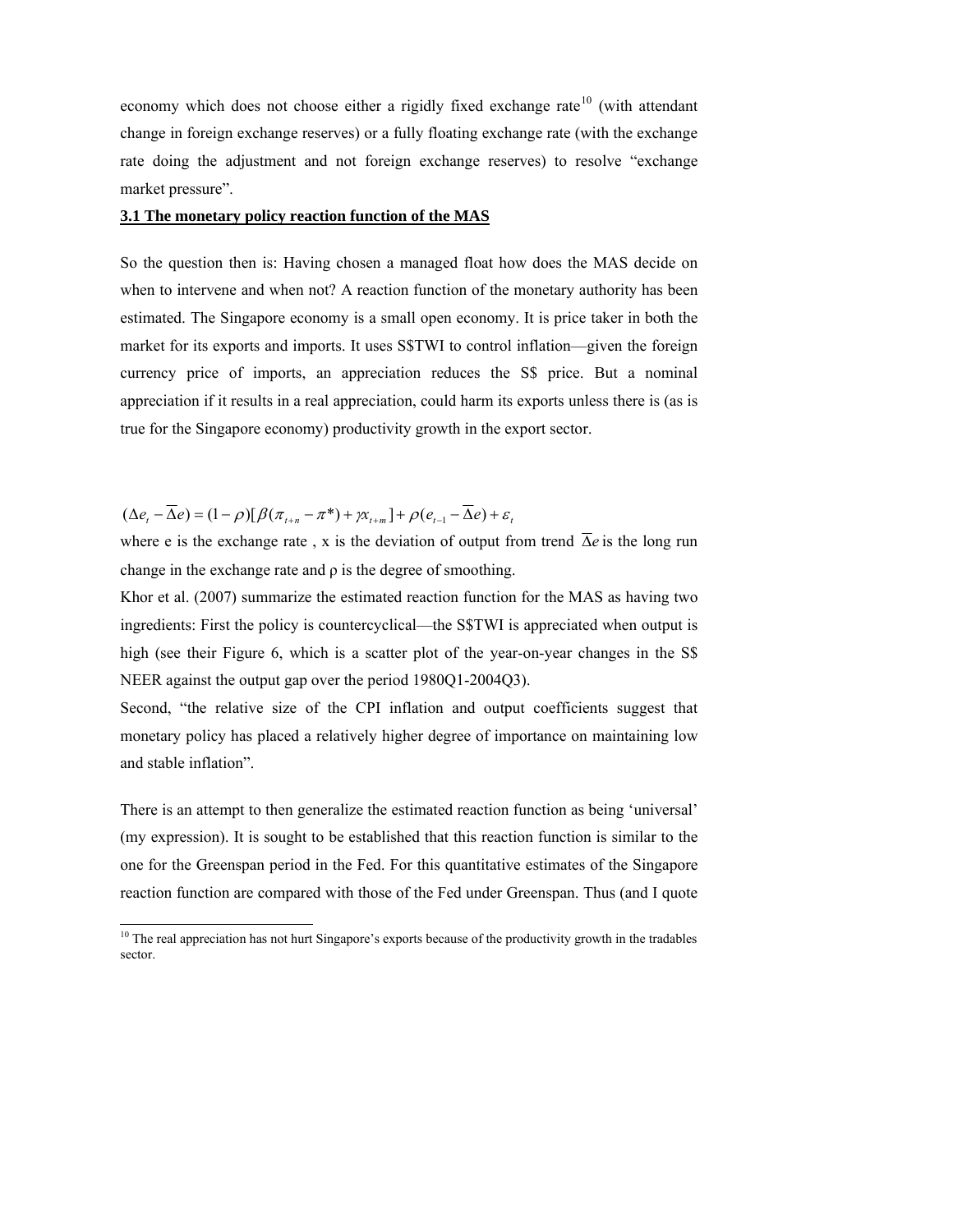at length)"Singapore's exchange rate policy are broadly similar to recent comments by Janet Yellen (Feldstein *et al*., 2004), which identified several key elements of the US Federal Reserve's monetary policy under the chairmanship of Alan Greenspan. First, she notes the commitment of the Greenspan-era Fed to price stability as a fundamental goal of monetary policy, which has helped to anchor inflationary expectations. Reflecting this, the coefficient on core inflation in Yellen's econometric estimate of the Greenspan Fed's reaction function is greater than unity (1.68). This is similarly borne out in Parrado's analysis using Singapore data, in which the coefficient on inflation  $(\beta)$  is also well in excess of unity (1.89). Second, the relatively high coefficient in the "unemployment gap" (1.71) in; Yellen's estimated reaction function suggests that, since movements in unemployment commonly lead inflation, the Feb has typically acted preemptively to curb inflation, by working actively to stabilize the real economy. This compares with a coefficient of 0.42 on Singapore's output gap (*γ*), which although lower, is positive and significant. In addition, this coefficient estimate indicates that monetary policy in Singapore is also influenced by deviations of output from its estimated potential levels. Third, Yellen notes that the generally predictable and systematic behavior of the Fed's strategy is reflected by the good fit (above 0.8) of her estimated reaction function. The coefficient of determination  $(R^2)$  of 0.86 in Parrado's estimates also compares well in this regard."

There are several comments that I wish to make on this. First, with hindsight the paper (Feldstein et al.) is unwarrantedly hubristic (when is it warranted?). The Greenspan era has spawned the biggest economic downturn in the OECD countries since the Second World War. But in 2004, when Janet Yellen is describing the reaction function, it seems to think of the Greenspan years as the golden years of central banking. Second, the US is a continental shelf and Singapore is a small very open economy. Third, the right hand coefficients may be similar but if the left hand target variable is different, these are elasticities that are different across regressions. The MAS monetary policy surely does not necessarily require a certificate from the Fed!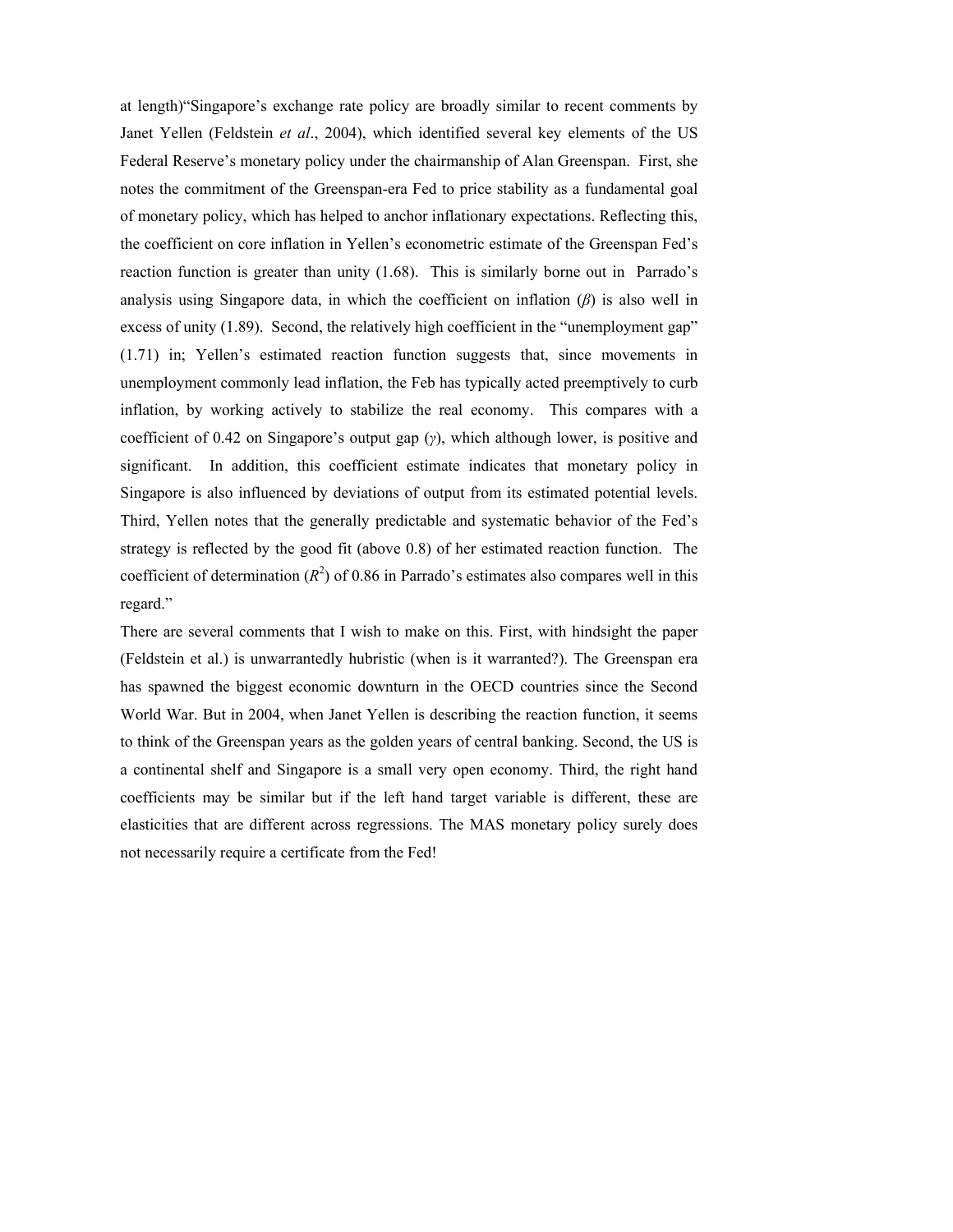#### **4. EXCHANGE RATE POLICY IN THE RECENT DOWNTURN**

The MAS has allowed a secular appreciation in the trade-weighted S\$ since 1981, in both nominal and real terms. The appreciation of the S\$TWI has helped to keep inflation lower than its trading partners. Since 1981, domestic inflation has on average been 1.8 percent while the inflation of a trade-weighted average of foreign composite CPI was 4.0 percent. It has however allowed a real depreciation when it perceives that export competitiveness was hurt. Since it takes "exchange market pressure" as given (equivalent to maintaining an open capital account for Singapore), its ability to generate a depreciation may be limited by the "pressure".

Singapore experienced its first recession in 1985, caused largely by the deterioration in export competitiveness, a cyclical downturn in electronics, and the collapse of the construction boom. A real depreciation was achieves via a reduction in business costs from a cut in employer pension contributions, and a depreciation of the S\$TWI. The latter depreciated by about 16 percent during 1985-1988. Following the recovery of the economy fear of renewed inflation prompted the MAS to allow the appreciation of S\$TWI for the next ten years. In the 1990s real GDP growth averaged almost 8 percent each year.

In 1997 with the onset of the Asian crisis, the Singapore dollar strengthened in effective terms, because of the sharp depreciation of the other Asian currencies. As inflation fell and real GDP growth slowed down, the MAS ended its decade-long policy of appreciation of the S\$TWI and allowed the exchange rate to fluctuate within a zeroappreciation exchange rate band. The MAS also allowed interest rates to fall via money market operations.

In the recessions of the early part of this century the MAS reacted by setting the trend rate of depreciation to zero--in the  $11<sup>th</sup>$  September 2001 attacks in New York, it allowed a widening of the boundaries of the band around this trend.

The collapse of Singapore's exports, in tandem with the other countries in Asia, in the Q4 of 2008 and Q1 2009 did not see any major attempt at moving either the S\$TWI or the REER offset the effect of the crisis. The IMF's series on NEER shows the value in April 2009 at 109.02 against 109.85 a year earlier—the corresponding values for the REER are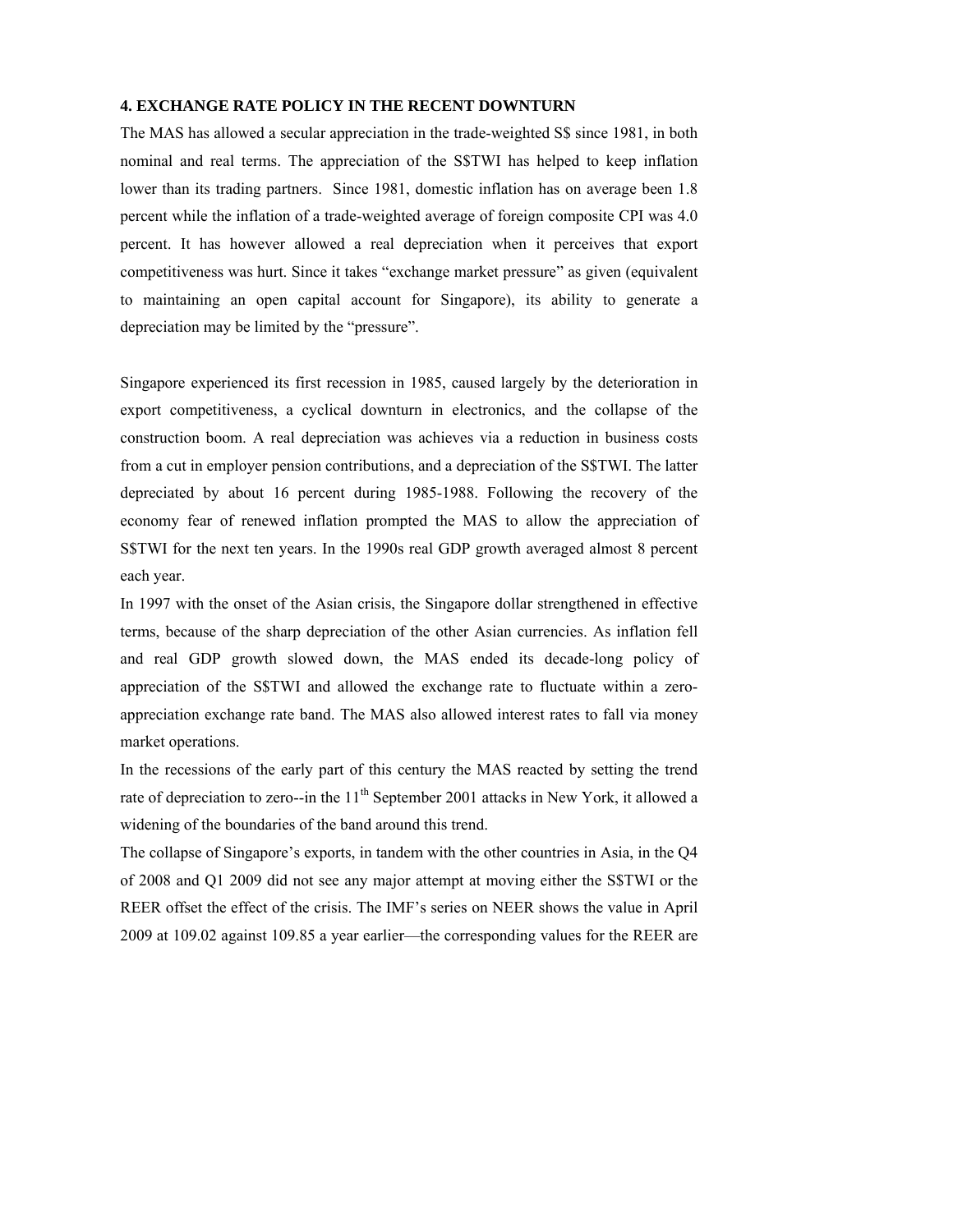108.36 against 110.51. This would seem to be a very conservative stance, given very little inflationary pressures. But the "exchange market pressure" was absorbed by purchase of foreign exchange by the MAS—its holding of foreign exchange went up from S\$ 239.8 billion to S\$ 252.4 billion between April 2008 and April 2009 (reserve money went up from S\$ 29.5 billion to S\$ 34.1 billion. Thus capital inflows thwarted a more expansionary stance on the part of the MAS.<sup>[11](#page-11-0)</sup>

#### **5 MONETARY POLICY OR SOMETHING ELSE?**

Khor et al. (2007) point out some reasons outside the conduct of monetary policy (narrowly defined) which make the exchange rate based monetary policy so successful. In particular, the strength of the "real" economy with the budget surpluses, flexibility in the labour market, productivity growth etc takes a lot of the pressure normally facing a central bank off monetary policy. They note, inter alia, that "the public sector in Singapore has no foreign debt, while banks and corporation have generally not borrowed from abroad in foreign currencies given the relatively low domestic interest rates. The lack of balance sheet vulnerabilities has been an important factor in preventing the economy from being pushed into the "zone of vulnerabilities", and facing the risks of intense speculative attacks on the currency in times of regional turmoil, market contagion or terms of trade shocks."

Over time the financial markets have been developed and better regulatory and supervisory practices have been put in place. The financial markets now have considerable depth and are able to withstand external shocks with relative ease. The MAS "undertook a strategic review of its financial sector policies in 1997 in order to keep pace with the rapid changes in global financial markets. This resulted in measures to develop the bond market, asset management industry and the insurance industry, as well as to open up the domestic banking industry to greater competition. The MAS also liberalized its policy on the restriction of credit to non-residents in order to allow foreign investors to issue S\$ bonds, and to finance their S\$ investments with domestic funds." (Khor et al. (2007) p. 22).

 $\overline{a}$ 

<span id="page-11-0"></span><sup>&</sup>lt;sup>11</sup> The volume of the "exchange market pressure" is something missing from the estimated reaction function. The more the inflows the more difficult it is for the MAS to achieve an exchange rate target.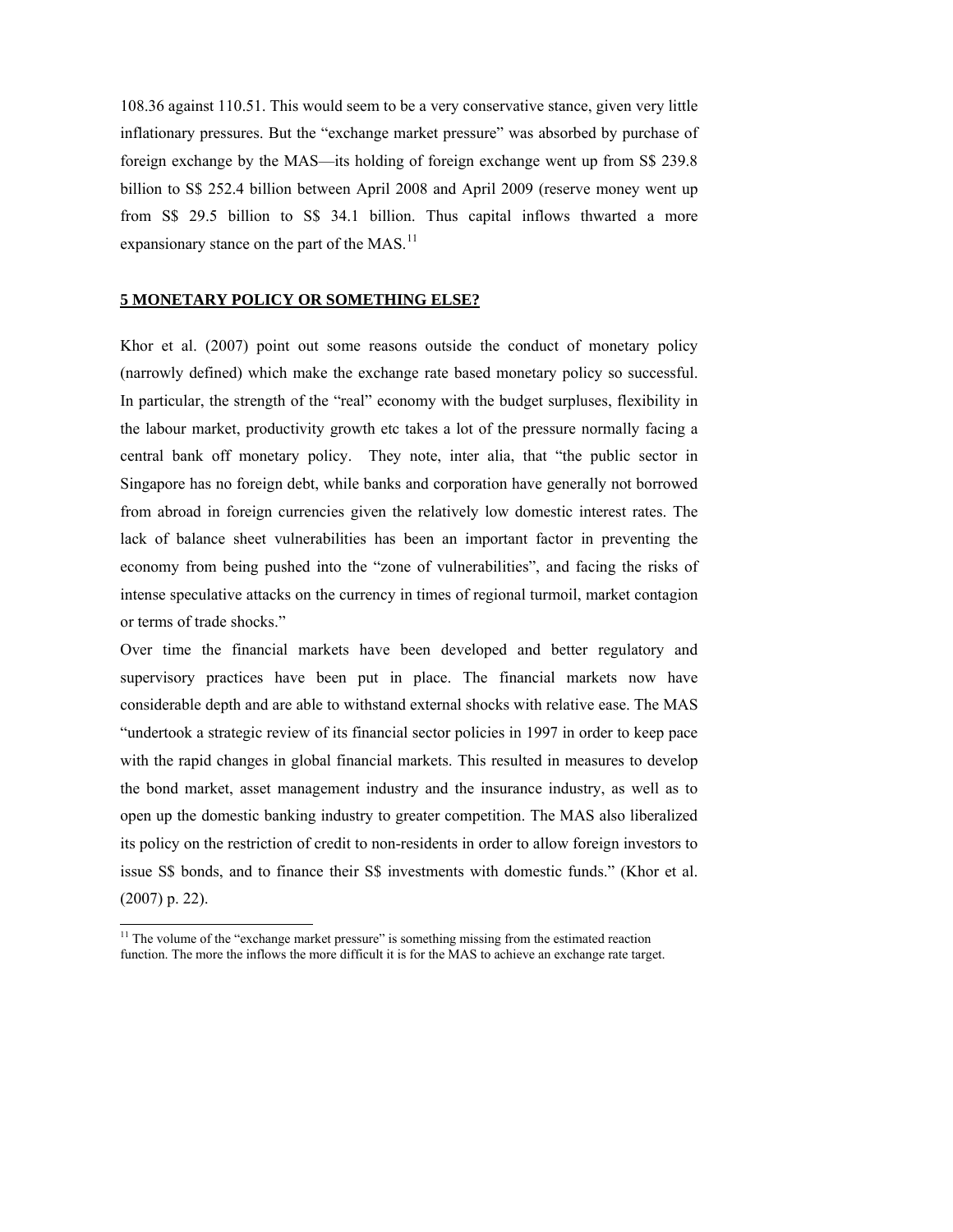Thus with the whole macroeconomic policy framework supporting a well-oiled economy, the role of monetary policy is a supporting one (though not to be minimized). Eichengreen (2002) argues that "Singapore has been able to commit credibly to adjusting its monetary policy instruments to limit exchange rate fluctuations because it has had an impeccably strong banking and financial system. It has not had a large stock of nonperforming short-term debts in the corporate sector. It has run large fiscal and current account surpluses every year since 1989. It holds large reserves ... Its combination of strong growth and flexible labor markets ... means that monetary policy adjustments designed to stabilize the exchange rate have not put undue strain on the real economy. Its political stability means that its commitment to hit those exchange rate targets has political support and therefore credibility. "(quoted in Khor et al. (2007), pp22-23).

#### 6. CONCLUSIONS

Monetary policy in Singapore has been very successful by any yard-stick. It has kept inflation low with hardly any loss in real GDP growth. In the previous section, the quote from Barry Eichengreen seems to take the credit away from monetary policy and place the crown on some other head. But it is an incontrovertible fact that the MAS has done a good job of keeping its two ultimate objectives in good shape while the economy has had to cope with shocks of all kinds and erratic capital flows. Thus exchange rate targeting, unfashionable though it may be, has worked well in practice.

As the economy matures, it may be time to give up the cloak of secrecy surrounding the formulation and implementation of policy. It is ironic that in Khor et al (2007) while they are comparing the success of Singapore's monetary policy with those of the UK and the US (rather mechanically done, I argued above), they have nothing to say on transparency that is a large part of the policy debate. The time has surely come when the MAS could share with the public the values of the boundaries of the policy band, and indeed where those values were obtained from. It could retain the right to suspend the sharing of information, or indeed, some class of transactions in abnormal times.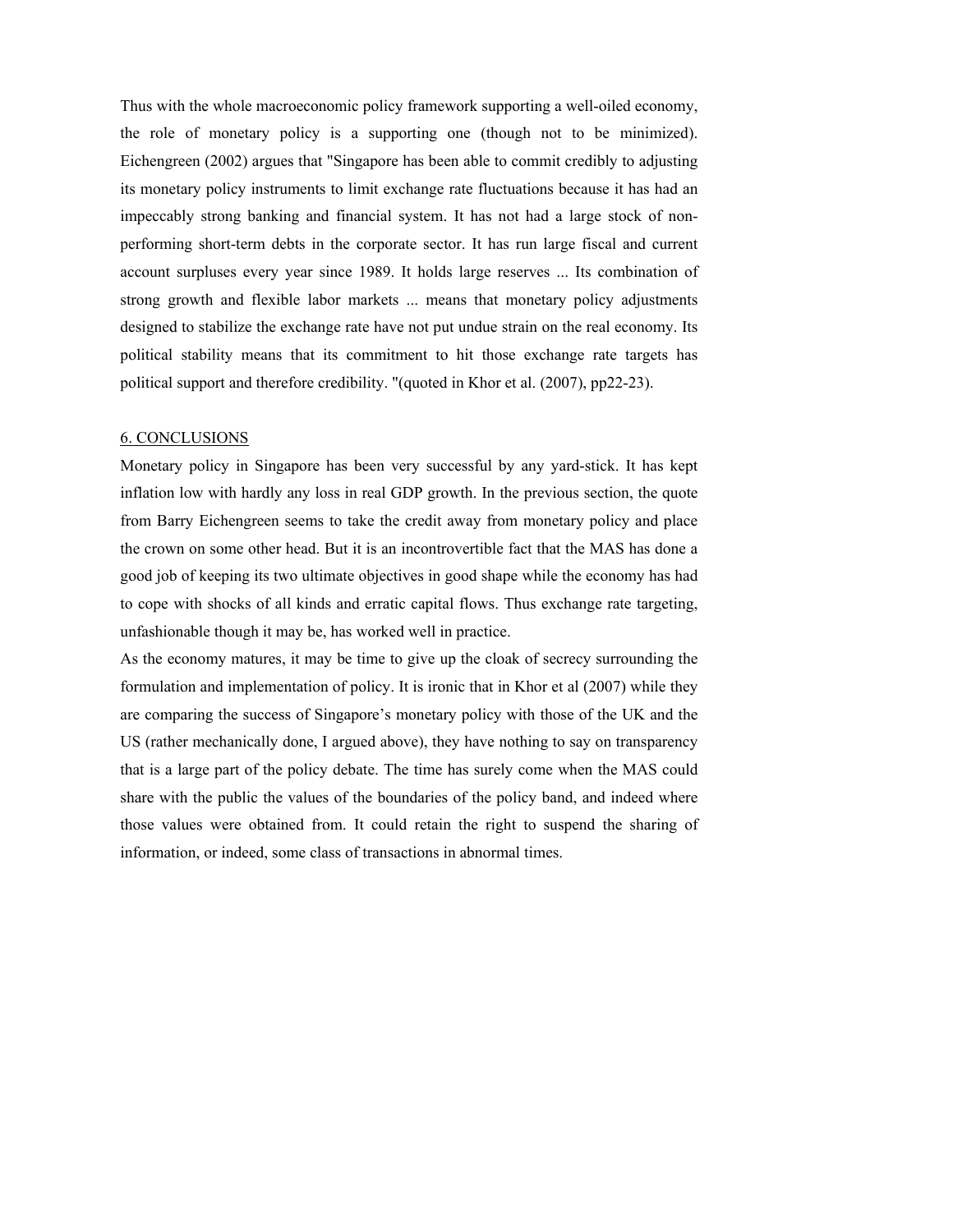#### **REFERENCES**

Blanchard, O.-J. and S. Fischer (1989) Lectures in Macroeconomic Theory, MIT Press (Cambridge MA).

Feldstein, M, M. King and J.L. Yellen (2004) Innovations and Issues in Monetary Policy: A

Panel Discussion, American Economic Review (Papers and Proceedings) 94, 41-48.

- Blanchard, O and S. Fischer (1989). *Lectures in Macroeconomic Theory*, Cambridge MA, MIT Press.
- Feldstein, M, M. King and J Yellen (2004). Innovations and Issues in Monetary Policy: A Panel Discussion, *American Economic Review (Papers and Proceedings)*, 94, pp. 41- 48.
- Obstfeld, M and K. Froot (1991). Exchange-Rate Dynamics under Stochastic Regime Shifts: A Unified Approach, *Journal of International Economics*, 31, 203-230.

**Comment:** 

- Girton, L and D Roper (1977**).** A Monetary Model of Exchange Market Pressure Applied to the Postwar Canadian Experience, *The American Economic Review*, 67, pp. 537– 548.
- Khor, H. E., J. Lee, E. Robinson and S. Supaat (2007) "Managed Float Exchange Rate
- System: The Experience of Singapore", Singapore Economic Review 52, 7-25.

**Krugman, P.** (1979), 'A model of **balance-of-payments crisis**'. Journal of Money, Credit, and Banking 11, pp. 311-25.

Monetary Authority of Singapore (2007) "Monetary Policy Operations in Singapore",

Monetary Management Division, Monetary Authority of Singapore (Singapore).

Parrado, E (2004) "Singapore's Unique Monetary Policy: How Does it Work?" MAS

Staff Paper No. 31, Monetary Authority of Singapore.

Wilson, P. (2008) "Monetary Policy in Singapore: A BBC Approach" in

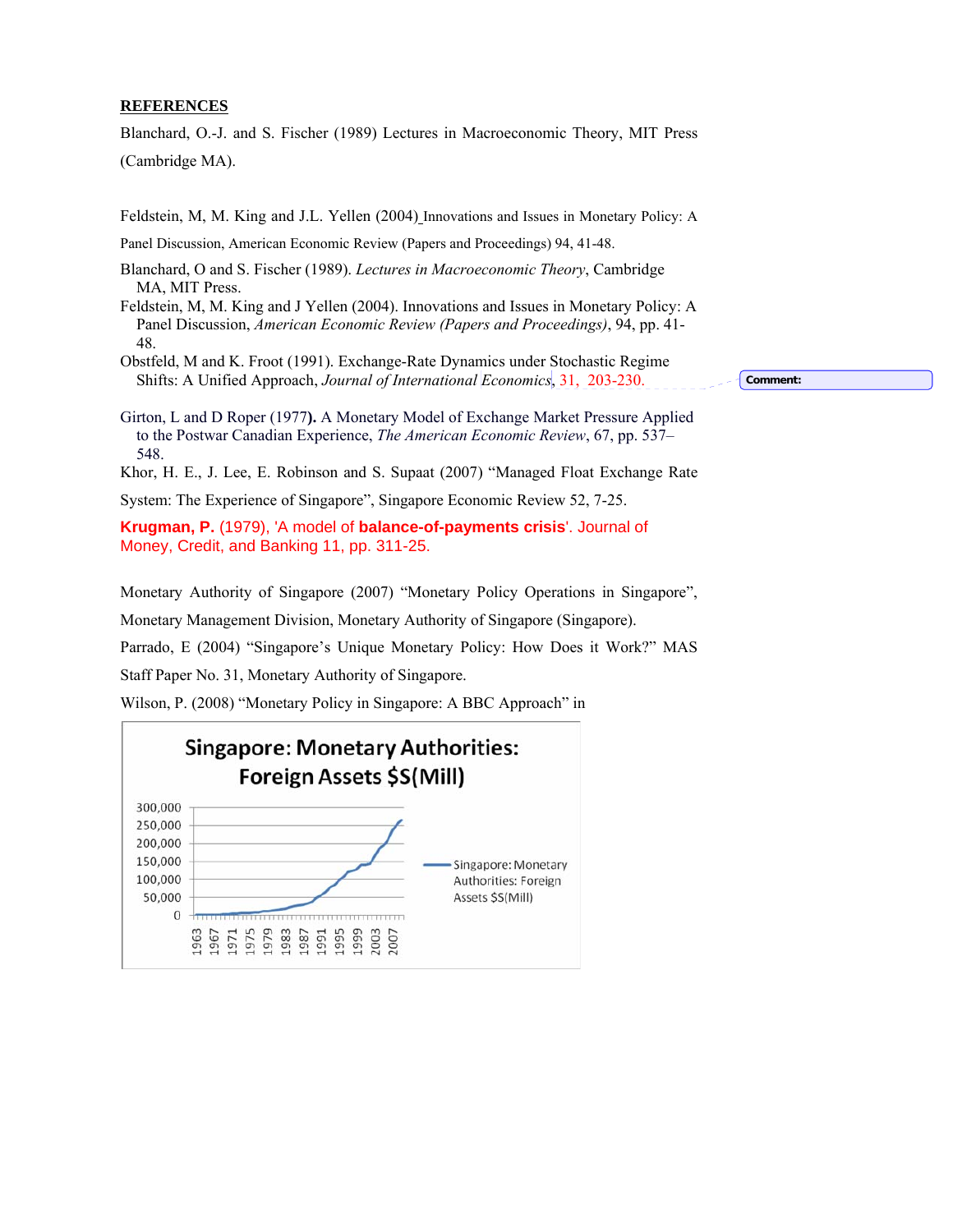